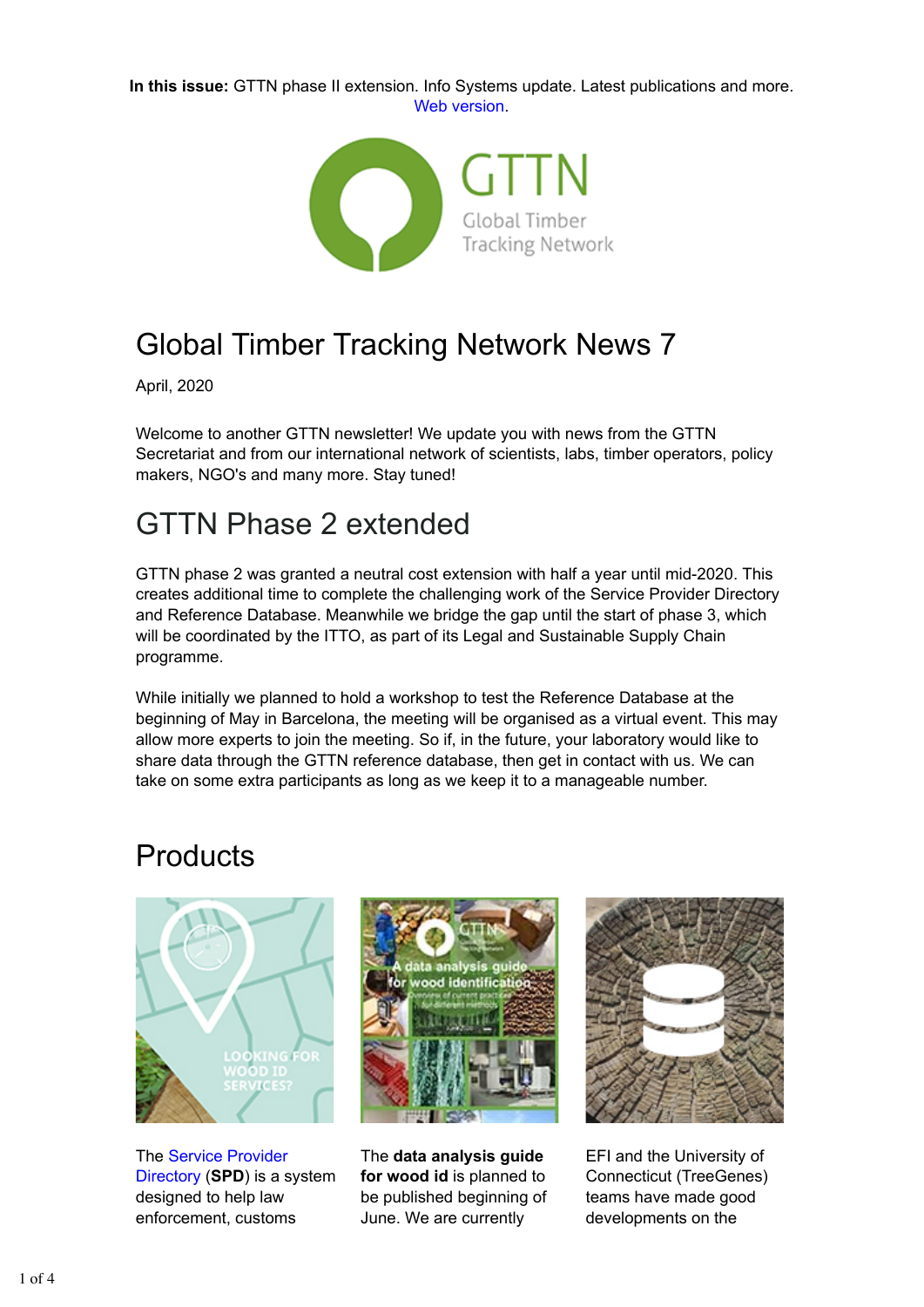agents and timber traders to get in contact with capable laboratories that can support their wood identification needs. We have recently sent an email to all laboratories in our network to update their lab info. Please contact Simo Varis if you did not receive this email and would like to add your laboratory's info.

working on the geneticsbased methods chapter. We are coordinating a virtual meeting of the contributors to finalise it. For further information or if you wish to contribute, please contact Nele Schmitz.

#### **Reference Database**. We

will hold an online workshop to test the system and to document any experience and lessons learned while uploading metadata for samples and reference (meta-)data. We will also like to discuss how the system could be improved in the future.

## Media



The new timber traceability platform enables a full suite of services including supply chain mapping, product traceability, supply chain risk and data visualisation for analysis and communication. Find out more about **Nature's Barcode** here.





The **Virginia Tech's College** of Engineering has received a \$1 million grant from the Gordon and Betty Moore Foundation to develop new technology for rapid extraction of DNA from timber and plant tissue. Read more here.



A recent study suggests that a lot of fraudulently or **inaccurately identified wood** turns up in products on the U.S. market and that inspectors' capacity to root out these issues is lacking. Find out more about this study here.

#### Wood sampling and analysis videos

The Spain Ministry of Agriculture, Fisheries and Food (MAPA) in collaboration with the wood laboratory of the National Institute for Agricultural and Food Research and Technology (INIA) has produced some videos.

The videos demonstrate tools and procedures used for wood sampling. They also explain the techniques used in the laboratory to identify the species of wood samples. Note that the material is also available in English.

Watch them here.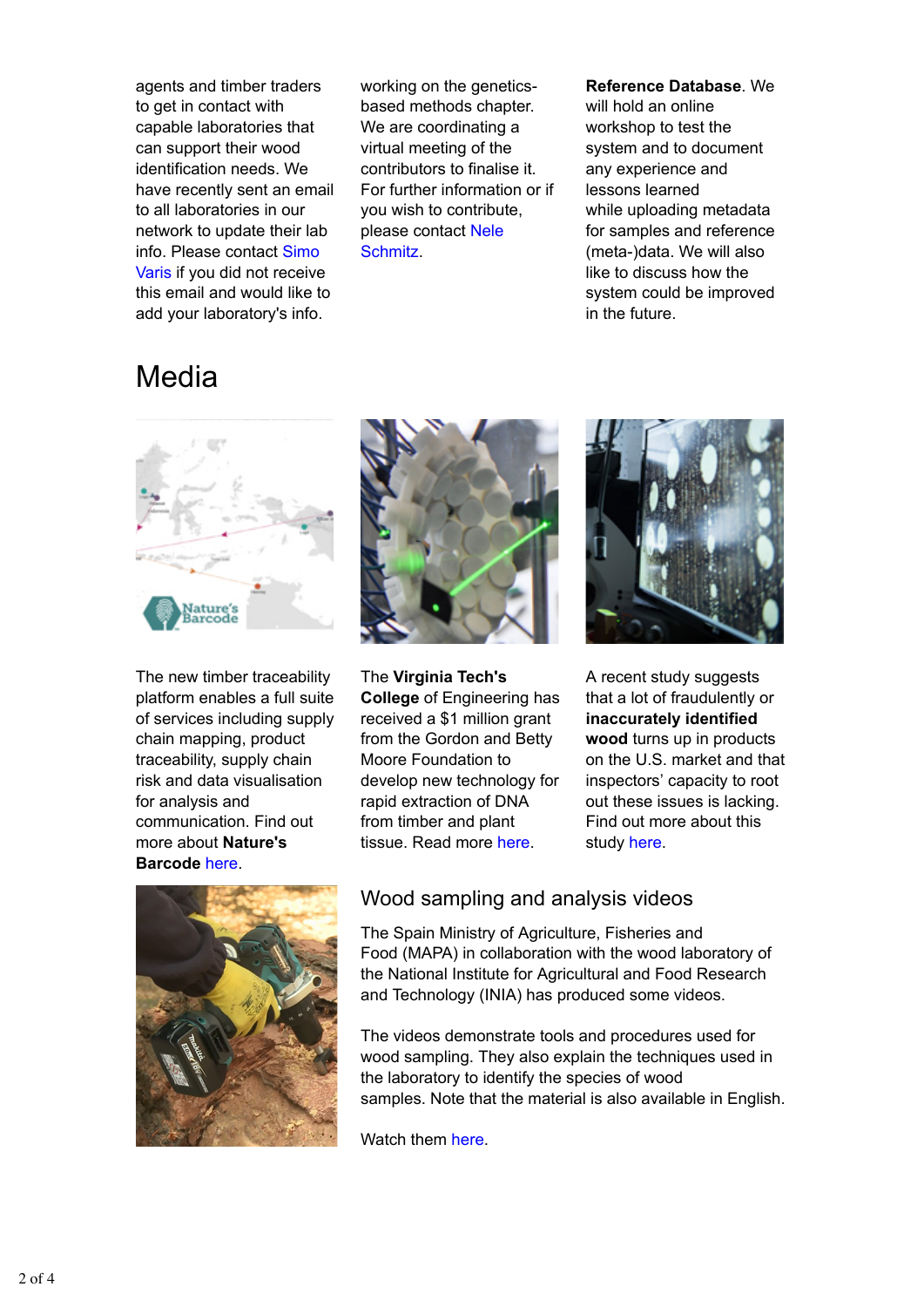## **Events**







Maybe physical distancing does not allow you to travel to the exhibition called **Cambio at the Serpentine Sackler Gallery** in London, but there is plenty to read and watch here. A collection of research outcomes and an archive of documents, videos, books and articles on extraction, production and distribution of wood products.

The Canadian Forest Service of Natural Resources Canada organised a **Wood Identification Workshop** and discussed a Wood Identification Centre of Expertise to provide enforcement officers with tools to prevent illegal forest products imports and to contribute to the international efforts to combat illegal logging and trade. Read more here.

**CITES decisions** 18.140 to 18.143 on Identification of timber and other wood products as adopted at CoP18 can be consulted here. The call for collaboration with relevant organisations is reflected in Decision 18.142 paragraph a), including GTTN in effect since 26 November 2019.

The University of Lorraine and INRAE are organising an **International Doctoral Course called "Stable Isotopes in Forest Ecosystem Research"** from 7 to 11 September 2020 in Champenoux, France. Find more information here.

# Share this newsletter

Help others be part of our network! Share this newsletter or ask interested scientists, law enforcement and customs agents, traders and wood id service providers to join GTTN here.

## Edit-a-thon

Are you interested in sharing your knowledge on illegal logging, wood identification and related topics? We would like to organise a Wikipedia **Edit-a-thon** to add scientific articles to the most visited online encyclopedia. If interested, please contact Jose Bolaños.

# GTTN Tracks

To spice up your days during physical distancing or just your hard work in the lab or office, we are compiling your favourite wood id related songs to make the **GTTN Tracks** Compilation. Please send links to your songs to Nele Schmitz. Stay tuned!